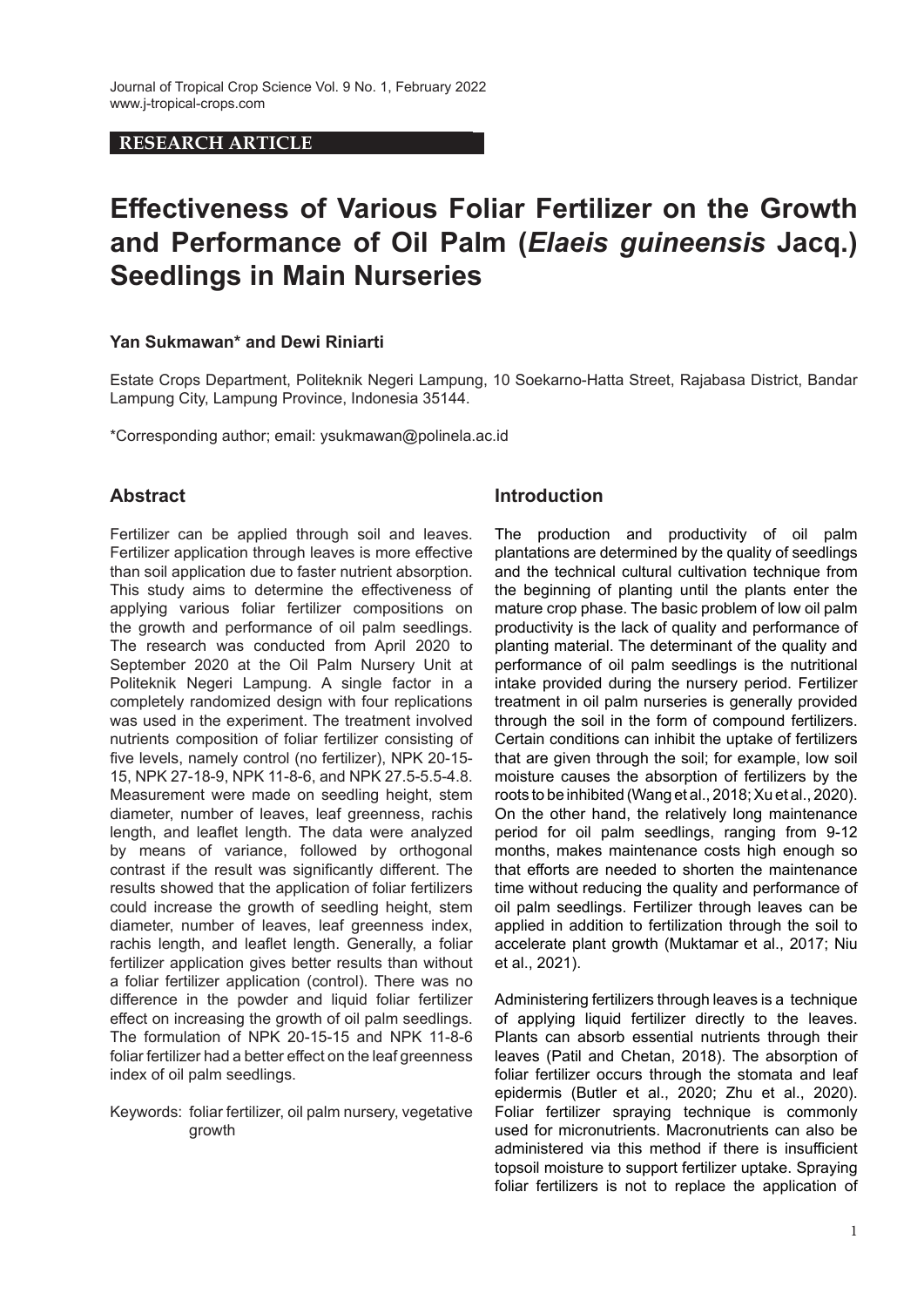fertilizers through the soil but as an addition. Fertilizers given through the leaves contain both macro- and micronutrients with different concentrations. Fertilizer application through leaves is more effective than through soil because the absorption of leaf nutrients needed for growth occurs faster (Galagi et al., 2018; Joshi et al., 2016; Shahrekizad et al., 2015). Several conditions in the field, such as high rainfall levels, which cause high loss of nutrients from the soil and nutrient deficiency, are the reasons for spraying foliar fertilizers. Leaves can absorb about 90% fertilizer, whereas roots can only absorb about 10% fertilizer (Iswanto, 2002). Nitrogen, phosphorus, and potassium are mobile in plant system so application through the leaves makes it possible to provide these three elements quickly (Das and Avasthe, 2018; Kathpalia and Bhatla, 2018).

Nitrogen deficiency is the most important nutritional problem in oil palm production (Broschat, 2009). Planting media containing organic material derived from plant stems and other wood-derived materials are susceptible to N bonds because this material breaks down (Nikiyuluw et al., 2018). Although P deficiency is generally not a problem in oil palms, it is a severely limiting factor in acid soils in the tropics, where oil palms are grown commercially. Potassium deficiency is by far the most common deficiency in various plants from the family Arecaceae (Broschat, 2009). However, in the nursery phase, potassium deficiency is less common than nitrogen deficiency. Symptoms vary according to species and severity. In many species, the earliest symptoms consist of yellow-orange and necrotic spots on the oldest leaves (Broschat, 2009). Sufficient nutrient content in the soil does not guarantee that oil palm roots in sufficient quantities will absorb these nutrients. Previous studies on various plant commodities showed that application of foliar fertilizers was able to accelerate and increase plant growth. In general, the concentration of foliar fertilizers that produces the best growth on various plants ranges from 0.1-0.4% . The aim of this study was to determine the effectiveness of applying various foliar fertilizer compositions on the growth and performance of oil palm seedlings by comparing seedling height, stem diameter, number of leaves, leaf greenness, rachis length, and leaflet length.

## **Material and Methods**

## *Experimental Design*

The research was conducted from April 2020 to September 2020 at the Oil Palm Nursery Unit of Politeknik Negeri Lampung, Lampung Province, Indonesia. The study site is located at 5° 21' 6.3"

S and 105° 13' 40" E. Based on the Agricultural Meteorology Station data of Politeknik Negeri Lampung, the average daily temperature and rainfall during this research were 26.2  $\degree$ C and 247.77 mm month-1, respectively. The experiment included a single factor in a completely randomized design with four replications. The treatment involved nutrients composition of foliar fertilizer consisting of five levels, namely control (no fertilizer), NPK 20-15-15 (powder), NPK 27-18-9 (powder), NPK 11-8-6 (liquid), and NPK 27.5-5.5-4.8 (liquid). There were 60 seedling samples in the experiment; each experimental unit had four oil palm seedlings measured.

#### *Tools and Materials*

The tools used in the study included meters, calipers, leaf area meters CI-202 (CID Bio-Science, USA), SPAD-502 Plus (Konica Minolta, Japan), digital scales, measuring cups, buckets, and hands sprayer. The materials used in the study included DxP oil palm seeds of "Simalungun" variety (IOPRI, Medan) aged 24 weeks after planting, 20-15-15 NPK foliar fertilizer, 27-18-9 NPK foliar fertilizer, 11-8-6 NPK foliar fertilizer, and 27.5-5.5-4.8 NPK foliar fertilizer. Healthy and similar-sized seedlings were selected with an average seedling height of  $19.23 \pm 1.74$ , stem diameter of  $5.42 \pm 0.47$ , and the number of leaves of  $2.00 \pm 0.00$ .

#### *Application of Treatment*

Before receiving treatment, oil palm seedlings were arranged in the main nursery with a distance of 70 cm x 70 cm. Oil palm seedlings were arranged into 12 groups and labeled according to treatment. The location for placing the seedlings was on the land of the Oil Palm Nursery Unit. Oil palm plants were sprayed using a hand sprayer that has been filled with foliar fertilizer solution based on the composition of the foliar fertilizer according to the predetermined treatment. Foliar fertilizer solution was made with a concentration of 0.2% and spraying volume was ± 3.5 ml per plant. Foliar fertilizer was sprayed on the top and bottom surface of the leaves every two weeks in the morning when there was no rain.

#### *Measurement and Data Analysis*

Plant characteristics, such as seedling height, stem diameter, number of leaves, leaf greenness, rachis length, and leaflet length were recorded. Measurement of the growth of oil palm seedlings was carried out to 60 observation units at 9 month after treatment. The data obtained were analyzed using ANOVA, followed by orthogonal contrast if the result was significantly different, using RStudio. The correlations were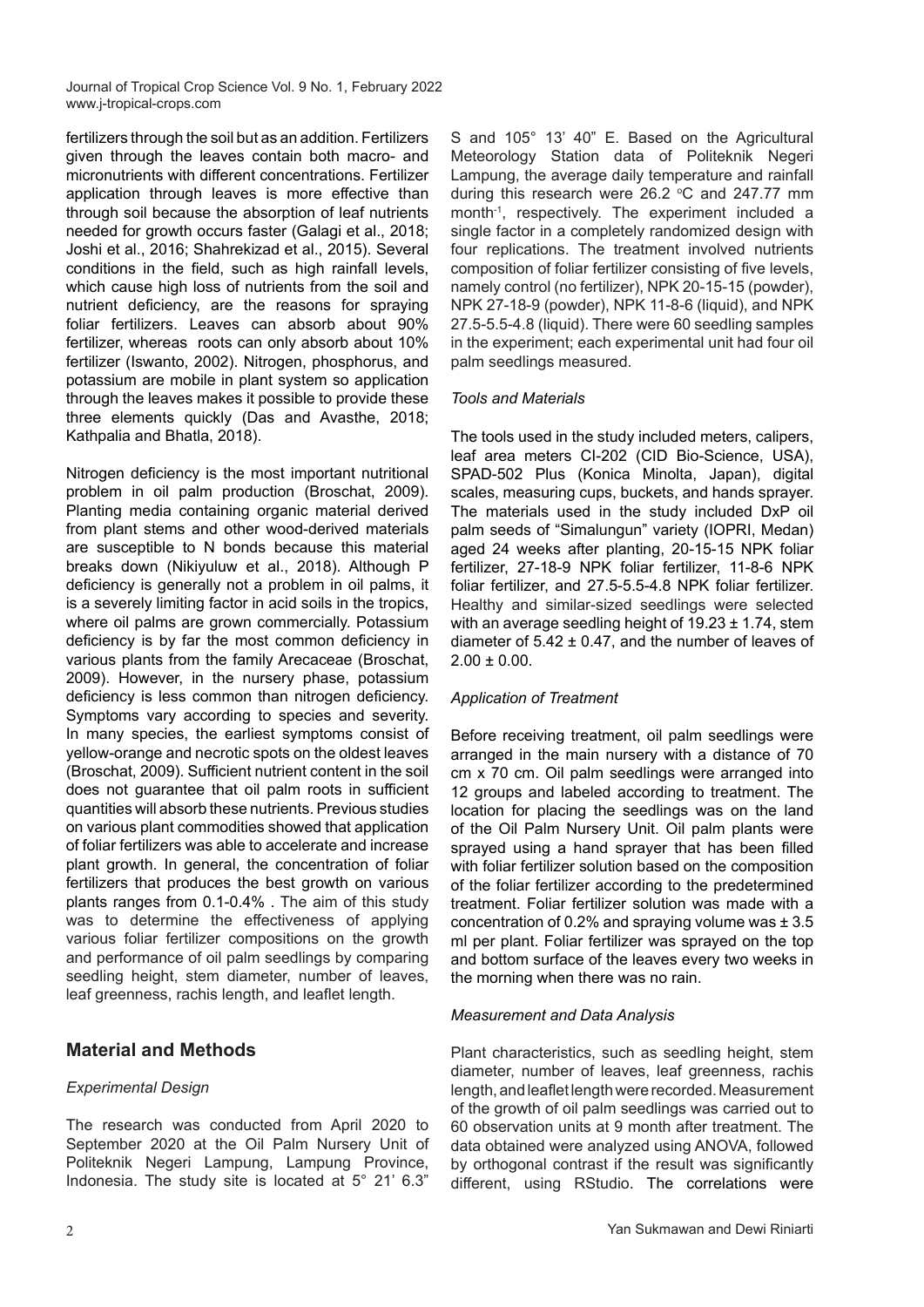illustrated using the ggpairs function in the GGally R Package (Schloerke et al., 2020).

# **Result and Discussion**

Based on measurement of palm seedlings, foliar fertilizer application promotes the increase in seedling height, stem diameter, and number of leaves over control. The results of further orthogonal contrast tests showed that the height of the seedlings, stem diameter, and number of leaves on the oil palm seedlings treated with foliar fertilizer were significantly larger than those without foliar fertilizer (control) (Table 1). Certain types of foliar fertilizer have no effects on seedling height, stem diameter, and number of leaves (Figure 1). Different foliar fertilizer formulations affect seedling height, stem diameter, and number of leaves. These results show that the application of foliar fertilizer (in powder and liquid form) with high N content effectively enhances the growth of oil palm seedling. Foliar fertilizer is fertilizer in liquids or solids generally dissolved in water and sprayed onto the plants, especially leaves. The foliar fertilizer application is commonly used in horticultural crops, including ornamental and fruit crops. Foliar fertilizer can also be sprayed to plant seedlings. Some types of foliar fertilizers circulating in the market are enriched with micronutrients. The nutrients are entering the leaf through the stomata or by diffusion through the epidermis (Su et al., 2019). This mechanism allows nutrients to enter the plant more effectively and is subsequently utilized by the plant.

The results also show that provision of foliar fertilizer with high nitrogen content can increase the

greenness index of leaves and the length of young leaves (Table 1 and Figure 2). The ratio between nitrogen-phosphorus content of 1:1.3 and nitrogenpotassium content of 1:1.3 to 1:1.8 is the composition of nutrients in foliar fertilizers that produces the highest leaf greenness index. The leaf greenness index correlates with the nitrogen levels in the leaves and contributes to photosynthesis. The results of previous studies also showed a high positive correlation between leaf greenness index and leaf chlorophyll concentration (Jhanji and Sekhon, 2018; Neilson et al., 2015). Chlorophyll is a photosynthetic pigment that is important for converting light energy into chemical energy, so leaf chlorophyll content is an essential variable from a physiological perspective. Nitrogen deficiency or water limitation suffered by oil palm seedlings can lead to a low greenness index.

Nitrogen, as well as phosphorus, potassium, and magnesium, are mobile elements. Under conditions of deficiency, the plant can extract N from the oldest leaf in the head and transplant it to a new leaf that is growing (spear leaf) to allow for continued growth. Therefore, nutrient deficiency symptoms occur first on the oldest leaves, and as the deficiency increases, the younger leaves will be affected. Nitrogen stains appear to be characterized by a uniform light green to bright yellowish-green color on the oldest leaves. However, they will usually affect the entire title except for the spear leaf, which is generally slightly greener (Broschat, 2009). When all the mature leaves have run out of mobilizable N, the oil palm's growth will slow down and eventually stop altogether. Severe N deficiency does not cause tissue necrosis. Nitrogen stains can be overcome immediately by fertilizing nitrogen, and the leaves of plants that have rust will turn green again.

| Treatment                              | Seedling<br>height (cm) | <b>Stem</b><br>diameter<br>(mm) | Number of<br>leaves | Leaf<br>greenness<br>index | Rachis<br>length (cm) | Leaflet<br>length (cm) |
|----------------------------------------|-------------------------|---------------------------------|---------------------|----------------------------|-----------------------|------------------------|
| Control $(D_0)$                        | $91.17 \pm 5.25$        | $76.67 \pm 2.06$                | $13.75 \pm 0.69$    | $46.13 \pm 5.89$           | $45.67 \pm 3.16$      | $26.71 \pm 1.32$       |
| NPK 20-15-15 (D <sub>1</sub> )         | $106.75 \pm 5.01$       | $85.68 \pm 2.25$                | $17.08 \pm 0.83$    | $63.67 \pm 6.00$           | $53.54 \pm 4.15$      | $30.00 \pm 2.13$       |
| NPK 27-18-9 (D <sub>2</sub> )          | $103.13 \pm 4.63$       | $80.97 \pm 5.32$                | $15.67 \pm 1.22$    | $54.85 \pm 3.15$           | $52.63 \pm 3.12$      | $28.71 \pm 1.38$       |
| NPK 11-8-6 $(D_2)$                     | $105.08 \pm 5.91$       | $84.08 \pm 4.13$                | $17.08 \pm 0.83$    | $65.03 \pm 3.38$           | $51.33 \pm 2.92$      | $29.92 \pm 1.10$       |
| NPK 27.5-5.5-4.8 (D <sub>4</sub> )     | $99.50 \pm 5.31$        | $84.18 \pm 2.51$                | $16.21 \pm 1.13$    | $52.24 \pm 2.55$           | $51.00 \pm 4.12$      | $26.96 \pm 1.39$       |
| Orthogonal contrast                    |                         |                                 |                     |                            |                       |                        |
| $D_0$ vs $D_1$ , $D_2$ , $D_3$ , $D_4$ | $***$                   | $***$                           | $***$               | $***$                      | $\star$               | $\star$                |
| $D_1$ , $D_2$ vs $D_3$ , $D_4$         | ns                      | ns                              | ns                  | ns                         | ns                    | ns                     |
| $D_1$ vs $D_2$                         | ns                      | ns                              | ns                  | $***$                      | ns                    | ns                     |
| $D_3$ vs $D_4$                         | ns                      | ns                              | ns                  | $***$                      | ns                    | $\star$                |

Table 1. Growth measurement and orthogonal contrast of foliar fertilizer treatment on oil palm seedlings in main nursery at 9 month after treatment

Note: Asterisks indicate significance of contrast as  $p < 0.05$ , \*\*p < 0.01, \*\*\*p < 0.001; ns = not significant.

Effectiveness of Various Foliar Fertilizer on the Growth and Performance of ..........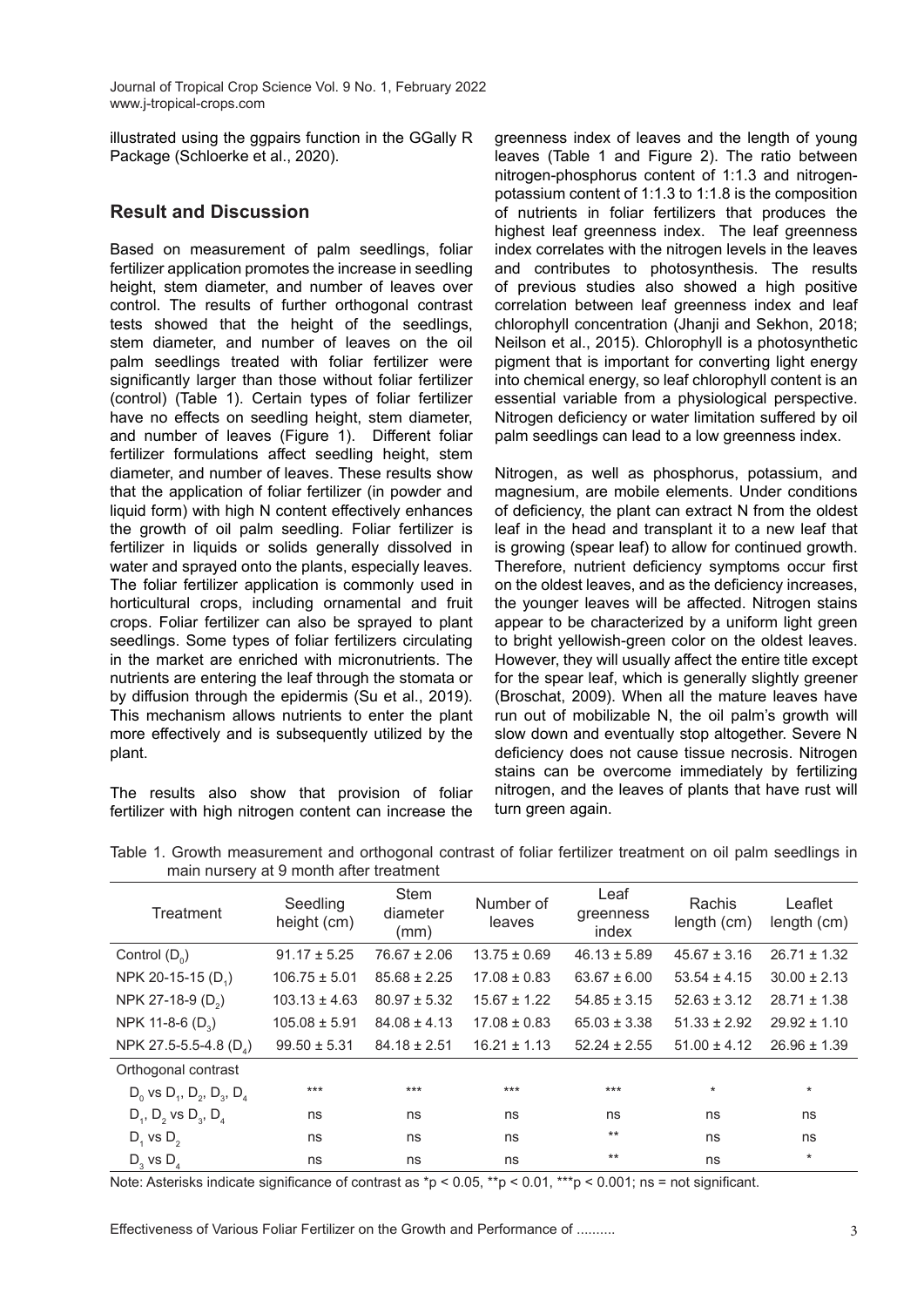

 $S^2$  and the contract composition and compared on obscaling neight  $\langle v, \eta \rangle$  stem alameter  $(z)$ , number of leases (C), and leaf greenness index (D)  $\mathbb{R}^n$ , number of least green index (D), and least green index (D) Figure 1. Effect of foliar fertilizer composition and formulation on seedling height (A), stem diameter (B),



Figure 2. Effect of foliar fertilizer composition and formulation on rachis length (A) and leaflet length (B)

Factors that affect the effectiveness of foliar fertilizer r actors that allect the ellectiveness of folial fertilizer<br>sprays include the physicochemical properties of the formulation, the environment in which the spray is applied, and the characteristics of the plant to which the spray is applied (Fernández and Brown, 2013). The physicochemical properties of spray formulations including molecular size, solubility, pH, surface tension, retention, and dispersion of the formulation play a major role in determining the effectiveness of foliar absorption of fertilizer solution.

The deficiency of phosphorus and potassium nutrients is relatively difficult to identify at the oil palm nursery phase. The earliest symptoms consist of yellow-orange and necrotic spots on the oldest leaves (Broschat, 2009). As deficits develop, necrosis

actors that affect the effectiveness of foliar fertilizer spreads to the edges and ends of the leaves (von Uexkull and Fairhurst, 1991). In some species, spotting does not appear, and necrosis of the leaf tip is the only visible symptom. As with the case of N, K is a very mobile element in the phloem, and the most severe symptoms are on the oldest leaf and towards the end of each affected leaf (Maillard et al., 2015). In other conditions, some Arecaceae plants lacking K show leaflets necrosis only (Broschat, 2009).

The growth and yield of a plant are related to each other. Correlation and provide the correlation and formulation analysis is needed to determine a uniformulation on rachistance composition of the composition of the composition of the composition on rachistance and the com relationship between plant growth and yield. Correlation analysis was used to determine the close relationship between the growth and growth components and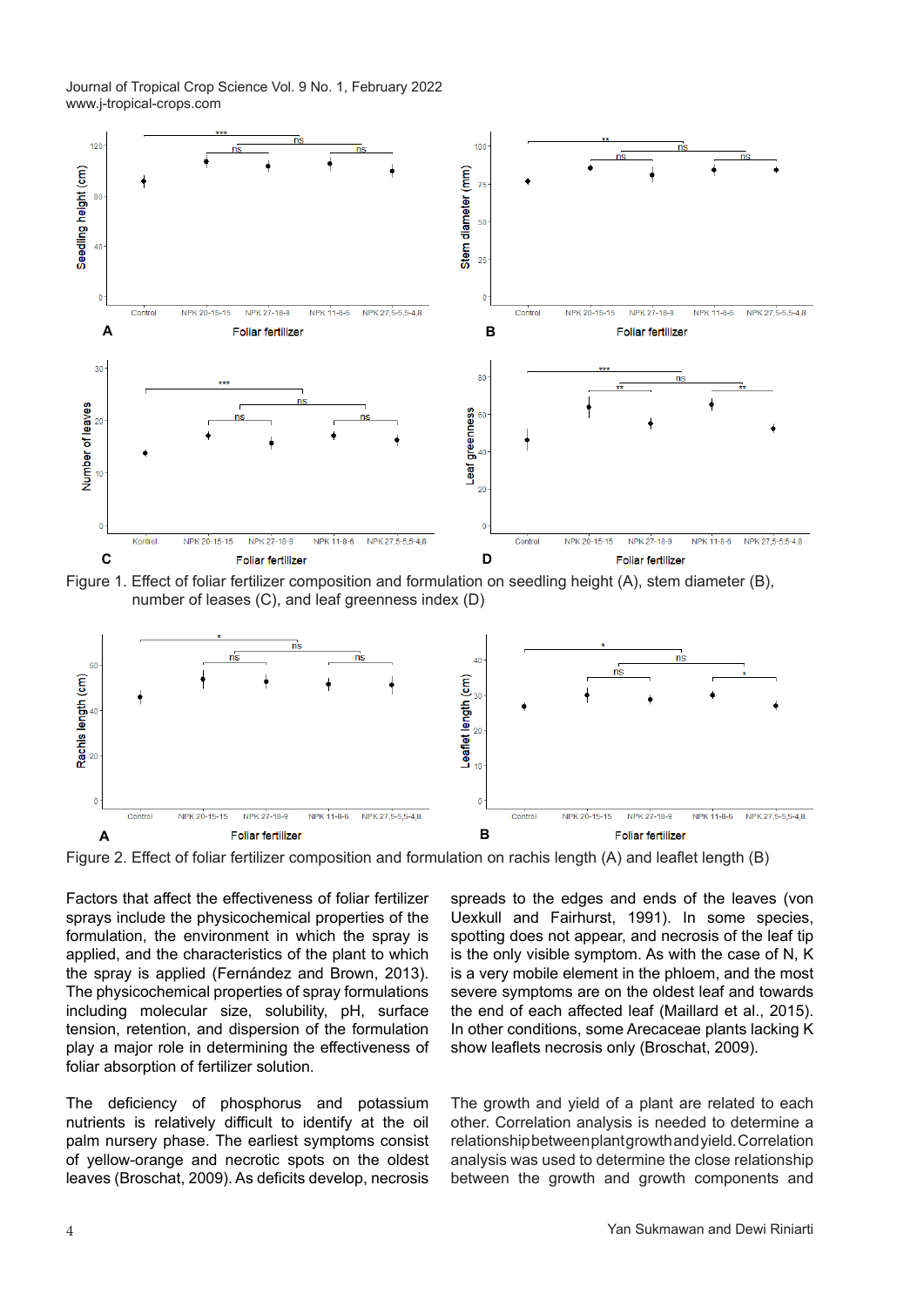Journal of Tropical Crop Science Vol. 9 No. 1, February 2022 ood....d. or hopical-crops.com<br>www.j-tropical-crops.com



Figure 3. Correlation matrix between six observed variables. Note: SH = seedling height, SG = stem NL = number of leaves, LG = leaf greenness index, RL = rachis length, LfL = leaflet length. Asterisks diameter of the correlations:  $n \leq n \leq 0.05$   $\leq n \leq 0.01$  and  $\leq n \leq 0.001$ indicate significance of the correlations;  ${}^*\!p$  < 0.05,  ${}^*\!p$  < 0.01, and  ${}^{\ast\ast\ast}p$  < 0.001.

yield and yield components. Seedling height has a high positive correlation with other observation variables. The high positive correlation was also shown in the measured variables of seedling height, stem diameter, number of leaves, and leaf greenness index. Based on these results, it can be seen that the measured variables of seedling height ( $R^2 = 0.630$ -0.782), stem diameter ( $R^2 = 0.519$ -0.765), number of leaves ( $R^2$  = 0.792), and leaf greenness index ( $R^2$ = 0.513-0.568) are essential variables of the growth and morphology of oil palm seedlings, especially in fertilization experiment. The results of the correlation analysis shown in Figure 3 indicate that the number of leaves has a very significant positive correlation with the greenness index of the leaves ( $R^2$  = 0.792, *p* < 0.001). Leaves are the primary organ that function in photosynthesis because, in the leaves, there are pigments that play a role in absorbing sunlight. Chlorophyll is a bioactive molecule that receives sunlight and utilizes its energy to synthesize carbon dioxide and water into carbohydrates through photosynthesis.

Oil palm is a nutrient-dense plant and requires a complete and balanced supply of nutrients for optimal plant growth, especially nitrogen (Yadegari et al., 2020). All plants use nitrogen in the form of nitrate and ammonium (Edy et al., 2020). It is the most important factor for the proper growth and development of plants by playing an important role in the biochemical and physiological functions of plants. Nitrogen is the macro element most commonly absorbed by plants under normal conditions in the soil. It enhances the green colour of leaves and is a building block of essential cellular components such as amino acids, proteins and nucleic acids. Approximately 80% of

the total cations and anions make the plants absorb nitrate and ammonium, which greatly impact the cation presents in the categorian correlation and yield the meaning measurement, where growth and yield are variables. The high positive correlation was also cation and ion balance involved in regulating cellular shown in the measured variables of seedling height, pH and the pH of the biosphere (Torres-Olivar et stem diameter, number of leaves, and leaf greenness al., 2014; Leghari et al., 2016). For this reason index. Based on these results, it can be seen that the and because their high mobility in the soil, nitrogen measured variables of seedling height ( $R^2 = 0.630$ - is also the most deficient nutrient for most crops. 0.782), stem diameter ( $R^2 = 0.519$ -0.765), number Nitrogen deficiency affects plant growth by reducing photosynthesis leaf area and green leaf longevity (Mu and Chen, 2021). This study indicates that the application of foliar fertilizer effectively increases the vegetative growth of oil palm seedlings, especially seen in the growth performance of the seedlings and greenness of the leaves. Applying foliar fertilizers is recommended to quickly correct the mobile nutrient deficiencies in plants. This action is recommended for oil palm nurseries when there is a deficiency of macronutrients and low rainfall conditions so that fertilization through soil cannot immediately solve the problem. Figure 3. Correlation matrix between six observed variables. Note: SH = seedling height, SG = stem diameter,<br>
NL = number of leaves, LG = leaf greenness index, RL = rachis length, LfL = leaflet length. Asterisks<br>
indicate

## **Conclusion**

Foliar fertilizer application enhances the growth and performance of oil palm seedlings. Both powder and liquid foliar fertilizer are equally effective in increasing the growth of oil palm seedlings in terms of seedling height, stem diameter, number of leaves, leaf greenness, rachis length, and leaflet length. Among the different types of foliar fertilizers, NPK 20-15-15 and NPK 11-8-6 have significant effects on the leaf greenness index of oil palm seedlings.

Effectiveness of Various Foliar Fertilizer on the Growth and Performance of ..........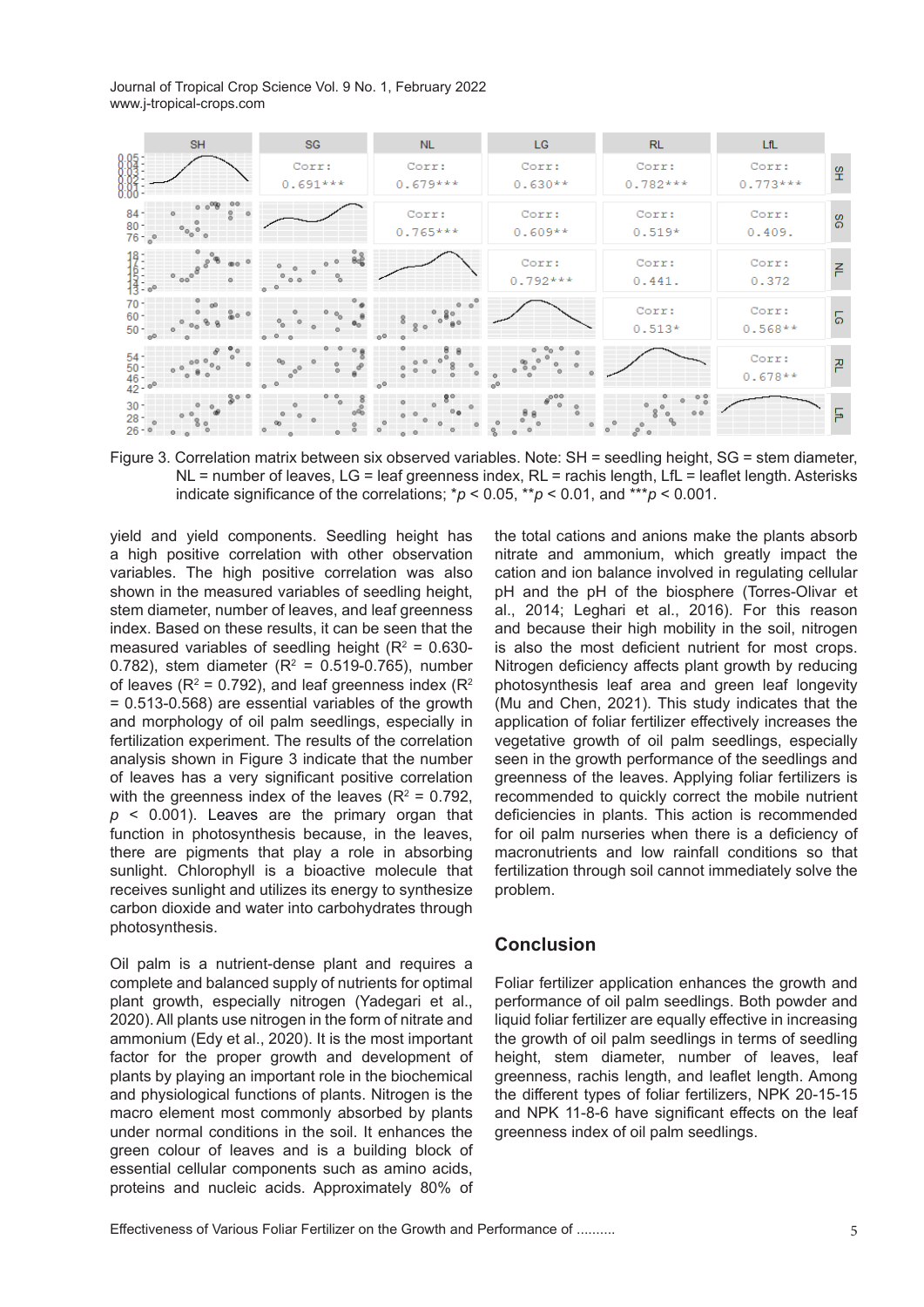## **Acknowledgement**

This research was funded by DIPA Politeknik Negeri Lampung grant number 193.19/PL15.8/PT/2020.

# **References**

- Broschat, T. K. (2009). *Palm nutrition and fertilization. HortTechnology* **19**, 690–694. https://doi. org/10.21273/HORTSCI.19.4.690
- Butler, H. J., Martin, F. L., Roberts, M. R., Adams, S., and McAinsh, M. R. (2020). Observation of nutrient uptake at the adaxial surface of leaves of tomato (*Solanum lycopersicum*) using Raman spectroscopy. *Analytical Letters*  **53**, 536–562. https://doi.org/10.1080/0003271 9.2019.1658199
- Das, S. K., and Avasthe, R. (2018). Plant nutrition management strategy : a policy for optimum yield. *Acta Scientific Agriculture* **2**, 65–70.
- Edy, N., Yelianti, U., Irawan, B., Polle, A., and Pena, R. (2020). Differences in root nitrogen uptake between tropical lowland rainforests and oil palm plantations. *Frontiers in Plant Science*, **11**, 92. https://doi.org/10.3389/fpls.2020.00092
- Fernández, V., and Brown, P. H. (2013). From plant surface to plant metabolism: The uncertain fate of foliar-applied nutrients. *Frontiers in Plant Science* **4**, 1–5. https://doi.org/10.3389/ fpls.2013.00289
- Galagi, S. L., Aiyen, A., and Pasigai, M. A. (2018). Growth and yield of onion (Allium ascalonicum L.) against various concentrations of liquid organic fertilizer. *AGROLAND: The Agricultural Sciences Journal* **4**, 26–34. https://doi. org/10.22487/j24077593.2017.v4.i1.9407
- Iswanto, H. (2002). "Petunjuk Perawatan Anggrek." AgroMedia Pustaka, Jakarta.
- Jhanii, S., and Sekhon, N. K. (2018). Evaluation of potential of portable chlorophyll meter to quantify chlorophyll and nitrogen contents in leaves of wheat under different field conditions. *Indian Journal of Experimental Biology* **56**, 750–758.
- Joshi, N. S., Prabhudesai, S. S., Burondkar, M. M., Gokhale, N. B., Pujari, K. H., and Dhekale, J. S. (2016). Stage-wise nutrient status of leaf and soil of Alphonso mango grown in Ratnagiri

district of Maharashtra, India. *Indian Journal of Agricultural Research* **50**, 318–324. https://doi. org/10.18805/ijare.v0iOF.10782

- Kathpalia, R., and Bhatla, S. C. (2018). Plant mineral nutrition. In "Plant Physiology, Development and Metabolism" (S. C. Bathla and M. A. Lal, eds.), pp. 37–81. Springer, Singapore.
- Leghari, S. J., Wahocho, N. A., Laghari, G. M., Hafeez-Laghari, A., Mustafa-Bhabhan, G., Hussaib-Talpur, K., and Lashari, A. A. (2016). Role of nitrogen for plant growth and development: A review. *Advances in Environmental Biology* **10**, 209-219.
- Maillard, A., Diquélou, S., Bilard, V., Laîné, P., Garnica, M., Prudent, M., Garcia-Mina, J., Yvin, J., and Ourry, A. (2015). Leaf mineral nutrient remobilization during leaf senescence and modulation by nutrient deficiency. *Frontier Plant Science* **13**, 1-15. https://doi.org/10.3389/ fpls.2015.00317
- Mu, X., and Chen, Y. (2021). The physiological response of photosynthesis to nitrogen deficiency. *Plant Physiology and Biochemistry*  **158**, 76-82. https://doi.org/10.1016/j. plaphy.2020.11.019
- Muktamar, Z., Sudjatmiko, S., Chozin, M., Setyowati, N., and Fahrurrozi. (2017). Sweet corn performance and its major nutrient uptake following application of vermicompost supplemented with liquid organic fertilizer. *International Journal on Advanced Science, Engineering and Information Technology*  **7**, 602–608. https://doi.org/10.18517/ ijaseit.7.2.1112
- Neilson, E. H., Edwards, A. M., Blomstedt, C. K., Berger, B., Møller, B. L., and Gleadow, R. M. (2015). Utilization of a high-throughput shoot imaging system to examine the dynamic phenotypic responses of a C4 cereal crop plant to nitrogen and water deficiency over time. *Journal of Experimental Botany* **66**, 1817– 1832. https://doi.org/10.1093/jxb/eru526
- Nikiyuluw, V., Soplanit, R., and Siregar, A. (2018). Efisiensi pemberian air dan kompos terhadap mineralisasi NPK pada tanah regosol. *Jurnal Budidaya Pertanian* **14**, 105–122.
- Niu, J., Liu, C., Huang, M., Liu, K., and Yan, D. (2021). Effects of foliar fertilization: a review of current status and future perspectives. *Journal of*